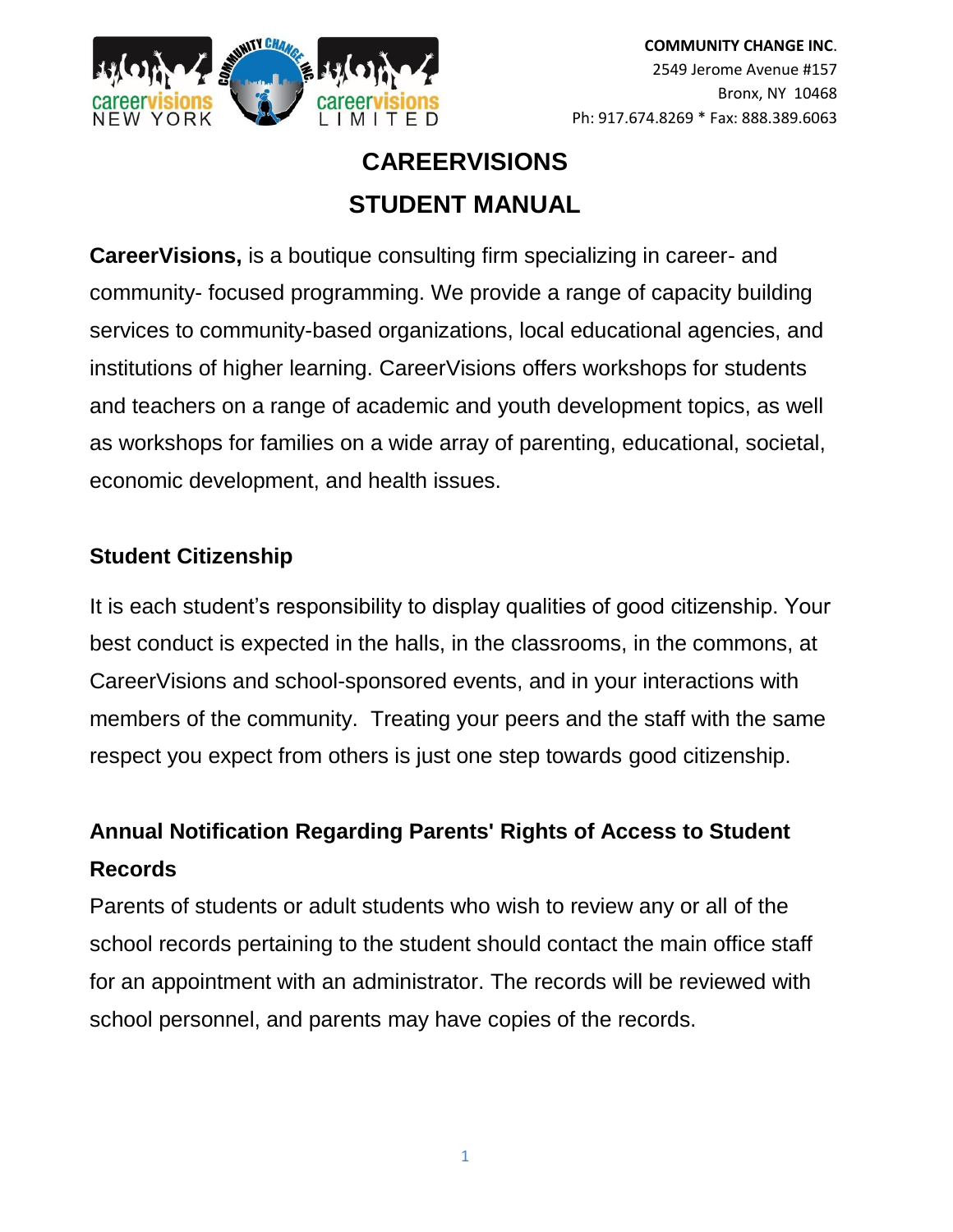

If parents or adult students believe something in the record is inaccurate or misleading, they may request that it be corrected or they may have comments added to the record. If the administrator and the parent or adult student cannot agree, the latter may contact the school district superintendent for a hearing. Record information will not be released to most persons or agencies without the written consent of parents.

### **GENERAL INFORMATION**

### **Student Identification**

All Students are expected to carry some form of identification. The ID could be a school ID, driver's license or another form of identification.

### **Visitors**

Visitors, who are not registered program participants, are not permitted during program hours.

### **Academics—Grading & Progress Reports**

CareerVisions feels it is important to keep open lines of communication with parents regarding student grades and progress reports. In addition to the regular semester Progress Reports are issued at six-week intervals (the first progress reports will be available at parent conferences).

## **STUDENT ASSISTANCE Alcohol and Drug Concerns**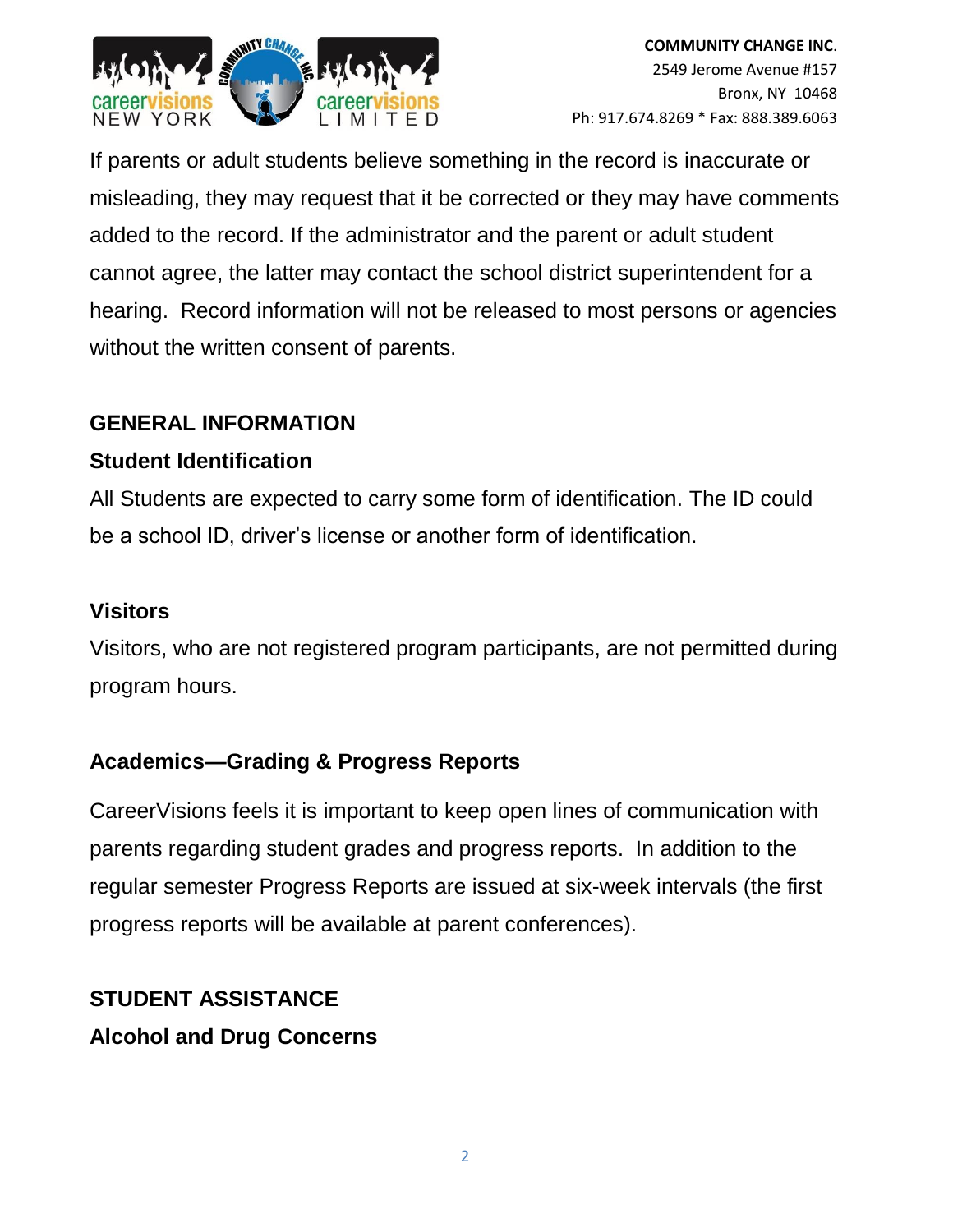

The certified drug/alcohol referrals are available to parents and students. Please contact the Site Coordinator for assistance.

### **Counseling and Mental Health Services**

NYC 311

## **STUDENT BEHAVIOR EXPECTATIONS**

It is impossible for programming to take place unless order is maintained. Students must adhere to a code of good behavior, not only for their own benefit, but for the benefit of others as well. Students are responsible for their own actions and are held accountable for all rules and responsibilities as set forth by the policies concerning student conduct. In addition, the CareerVisions Staff has created other rules specific to student behavior. Students not adhering to program's policies or school rules will be subject to disciplinary action by any employee of CareerVisions.

Consequences for inappropriate student behavior are left to the discretion of the Program's Director and Agency administration. The consequences for inappropriate behavior include but are not limited to short-term suspension or release from the program.

A progressive discipline approach is followed at Career/visions. Continual violations result in more severe consequences and do not cancel penalties already accrued. The length of the suspension can vary from a period of 1-5 days, 5-10 days, or a longer period of time depending on the severity of the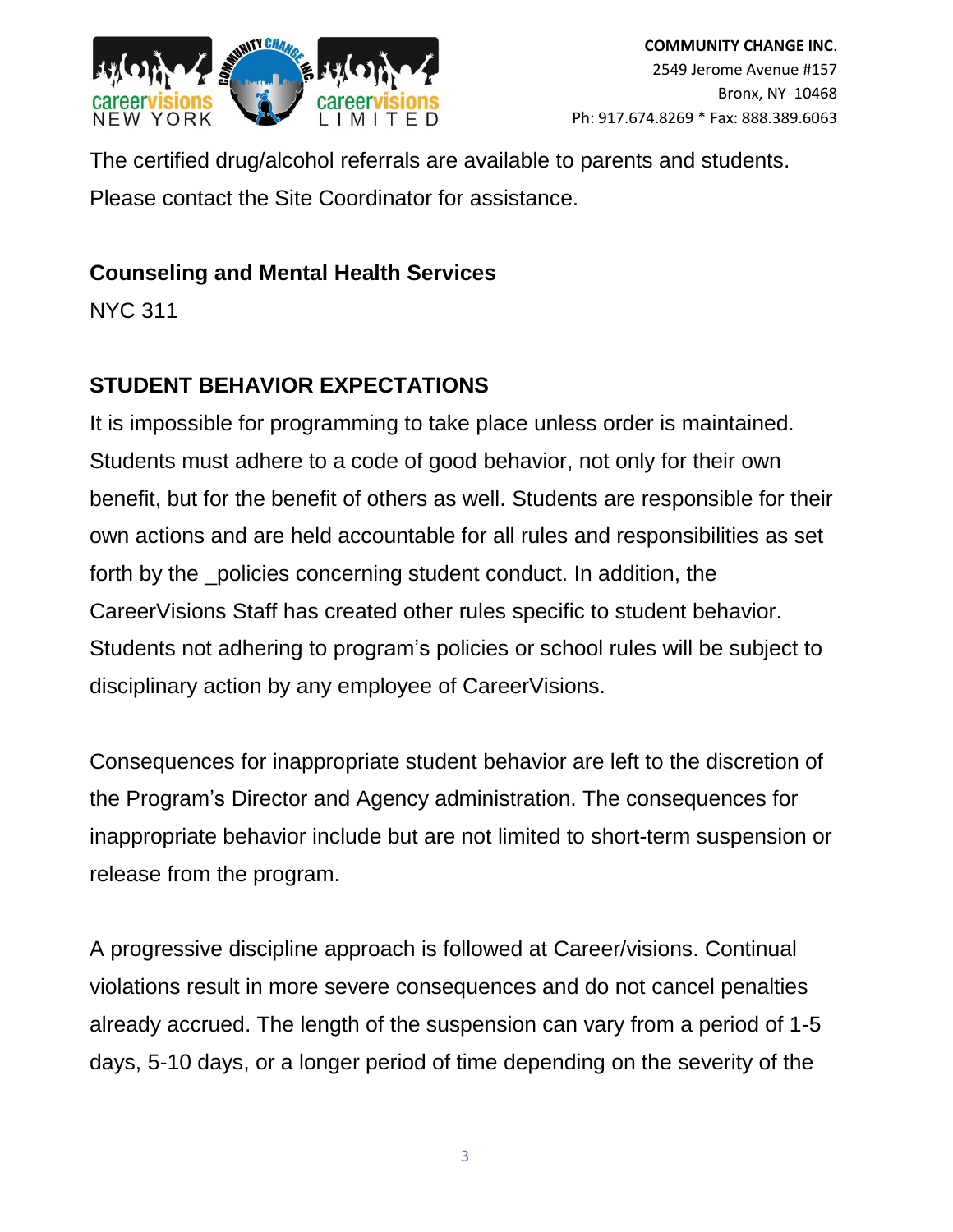

student's disruptions to the educational process or threat to the safety of students and staff.

# **Harassment, Sexual Harassment, Hazing and Bullying. (Includes Cyber Harassment and Bullying)**

CareerVisions is committed to a safe and civil educational environment for all students, employees, parents/legal guardians, volunteers, and patrons that is free from harassment, intimidation, or bullying. "Harassment, intimidation, or bullying" means any intentionally written message or image—including those that are electronically transmitted—verbal, or physical act, including but not limited to one shown to be motivated by race, color, religion, ancestry, national origin, gender, sexual orientation, including gender expression or identity, mental or physical disability or other distinguishing characteristics, when an act:

- Physically harms a student or damages the student's property.
- Has the effect of substantially interfering with a student's education.
- Is so severe, persistent or pervasive that it creates an intimidating or threatening educational environment.
- Has the effect of substantially disrupting the orderly operation of the school.

## **Behaviors/Expressions**

Harassment, intimidation, or bullying can take many forms including, but not limited to slurs, rumors, jokes, innuendos, demeaning comments, drawings,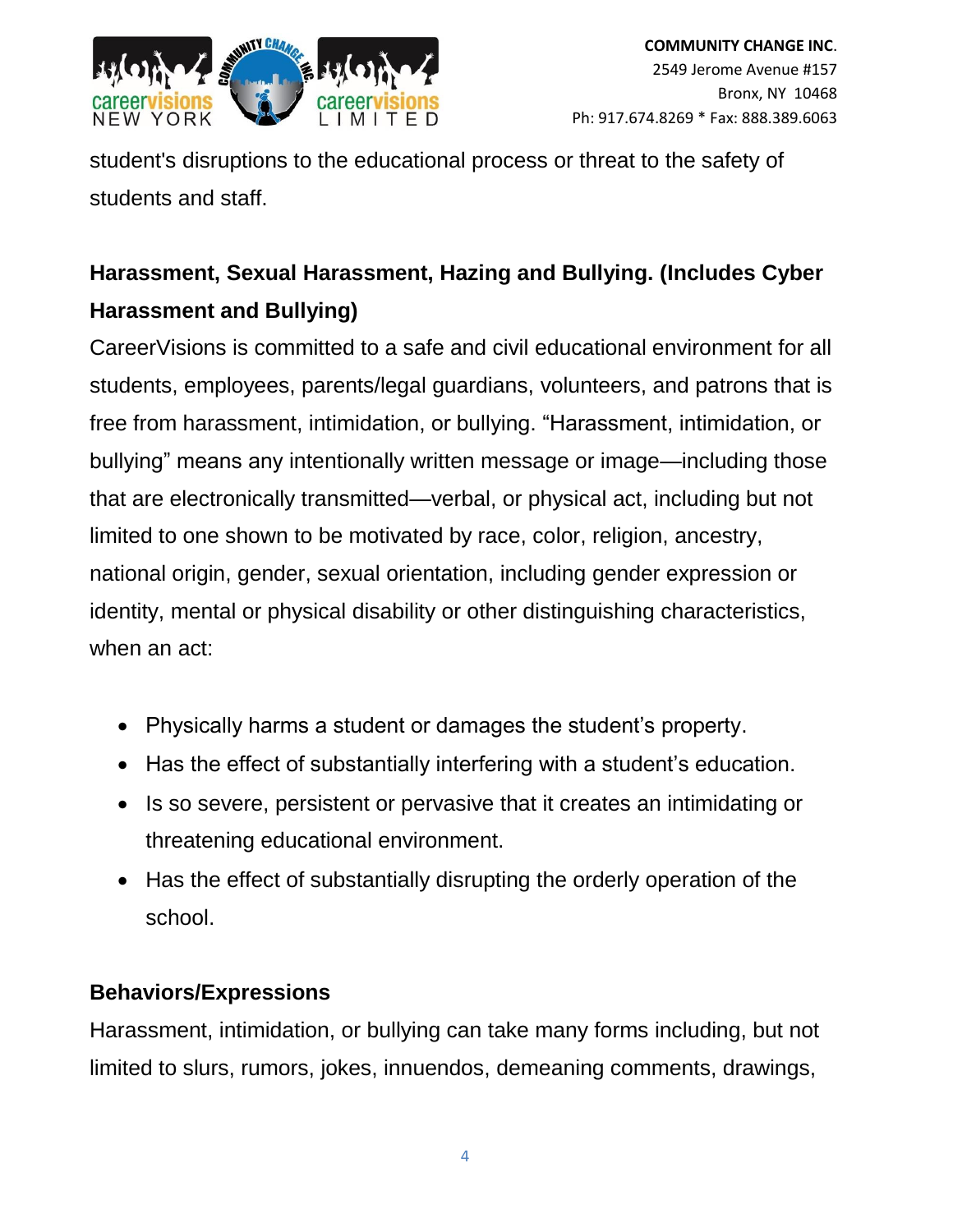

cartoons, pranks, gestures, physical attacks, threats or other written, oral, physical, or electronically transmitted messages or images.

## **Reporting**

Any student who believes that he/she has been subjected to intimidation, bullying, or harassment, either as a victim of or as a witness to, is strongly encouraged to bring this to the immediate attention of a school district employee. CareerVisions staff is required to promptly report incidents to the Site Coordinator or School's Administrator. All such complaints will be investigated promptly and fairly and, where appropriate, immediate corrective action will be taken.

### **Assaults and Fighting**

An assault is considered fighting which is severe, requires medical assistance, or a verbal and/or physical threat or actual completion of violence including fighting. Aggressive or disruptive behavior, including horseplay that has the potential to pose a risk of serious harm or injury will not be tolerated. Fighting will be defined as an altercation causing a disruption of the educational process. A student shall not intentionally cause or attempt to cause physical injury or intentionally behave in such a way, as could reasonably cause physical injury to any person. Any student involved in fighting or promoting fighting shall be subject to disciplinary action.

## **Food and Drink**

Food is to be consumed in the commons area only. Classroom teachers determine rules regarding beverages other than water in the classroom. Food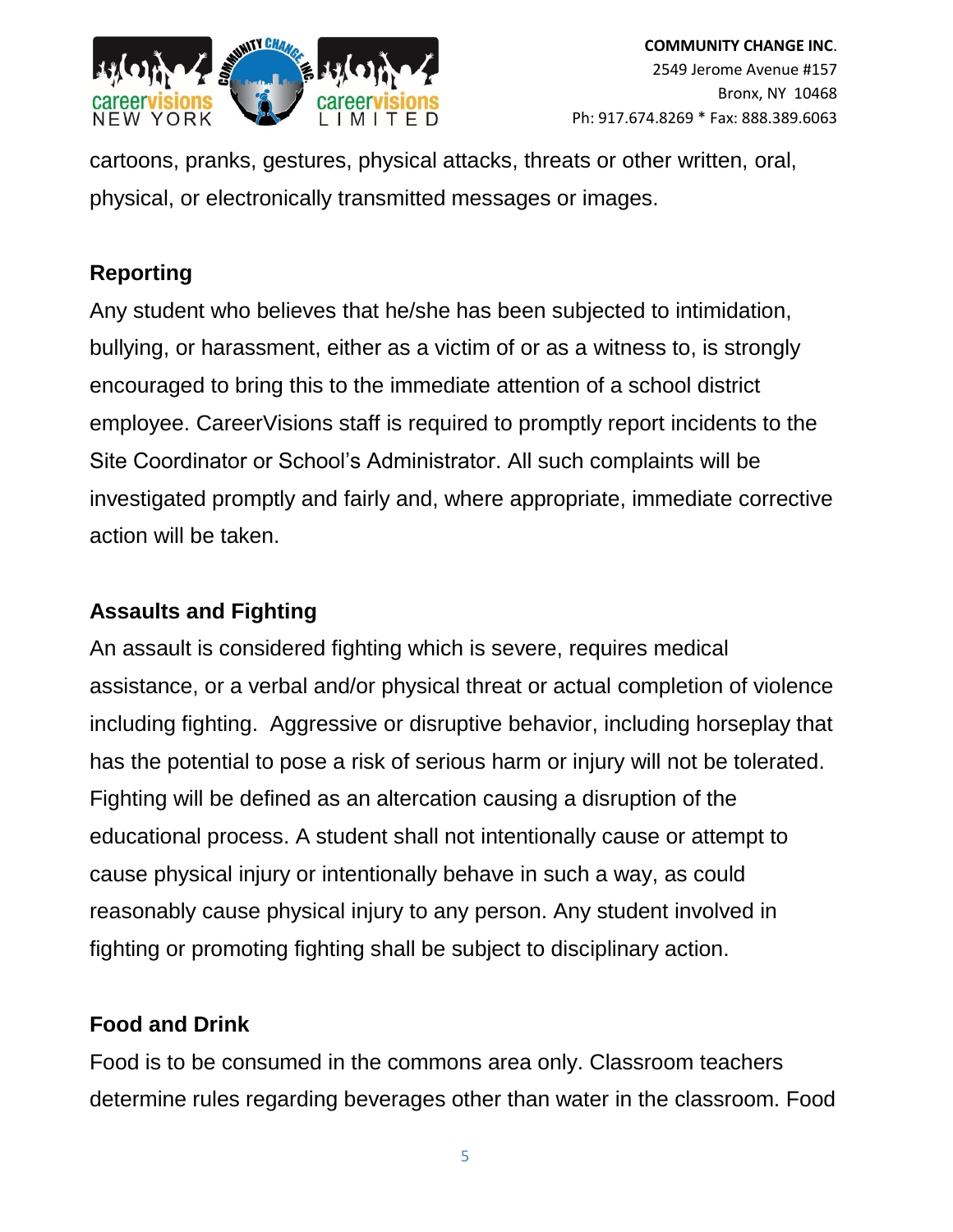

and drink are **NOT** allowed in computer labs or Library. Students are responsible for cleaning up after themselves.

### **Freedom of Expression**

The free expression of student opinions is an important part of education in a democratic society. Students' verbal and written expression of their own private opinion on school premises is encouraged so long as it does not substantially disrupt the educational environment. Such speech activity by students is solely their own expression of views and the District does not intend to promote, endorse, or sponsor any expressive activity that may occur.

However, distribution of written material, oral expression, or any other expressive activity (including the wearing of symbols, clothing, hairstyle, or other personal effects) may be restricted where a substantial disruption of the educational process is likely to result, or does result from such activity.

### **Insubordination**

Students are required to obey the reasonable requests of all staff members. Willful disobedience will result in discipline that may include suspension or expulsion. Students are required to identify themselves to all members of the school and CareerVisions Staff. Failure to do so shall be construed as insubordination and a threat to school security.

### **Insults or Abuse**

Students are required to show respect for school employees and other students at all times. Any verbal abuse of staff or students will result in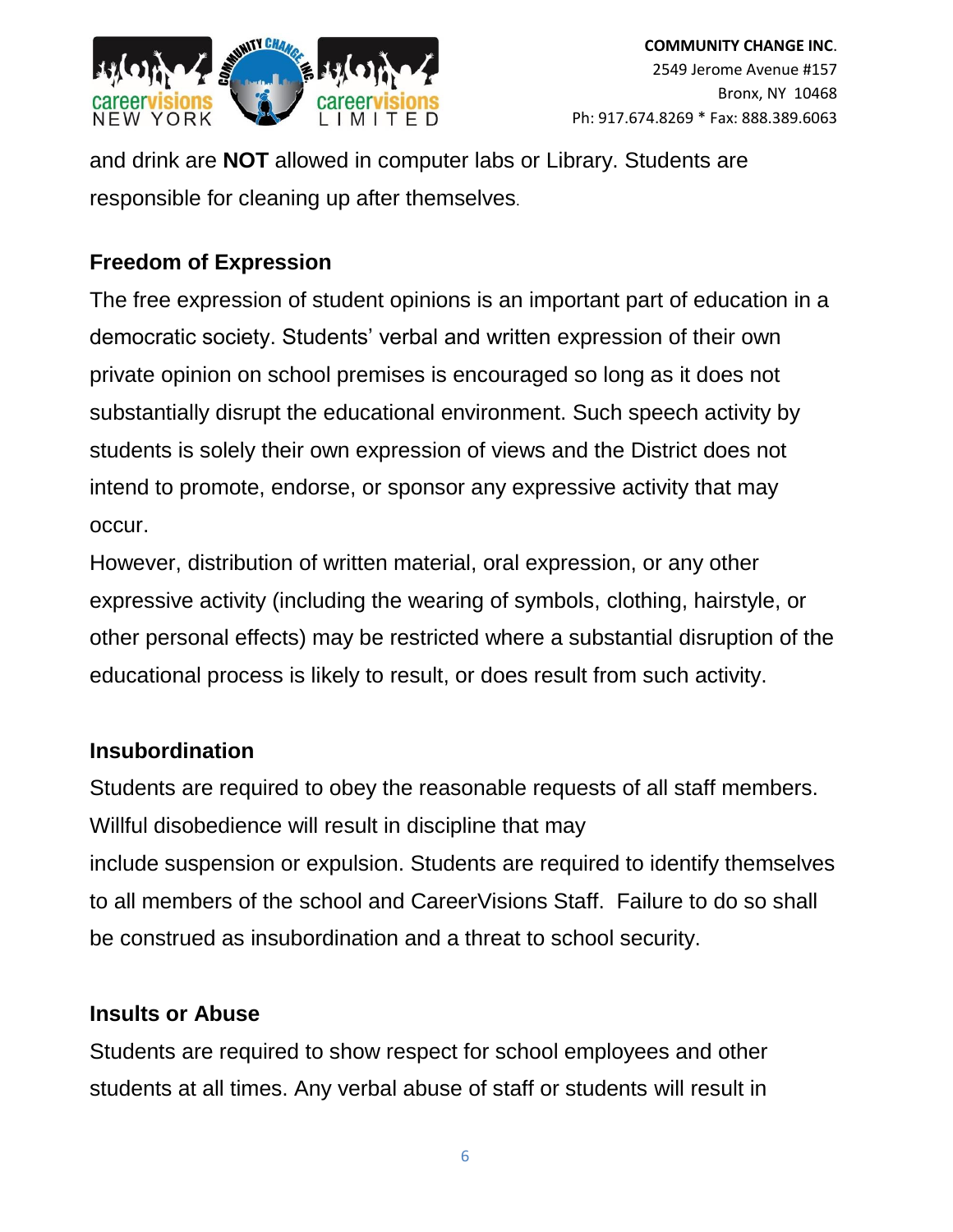

immediate discipline, including but not limited to suspension and expulsion for repeated behavior.

### **Internet, Acceptable Use Policy**

All students are opted-in to the District's Acceptable Use Policy of electronic resources (Board Policy P4780). Students or parents not wanting to have access to the internet at school must opt-out which can be done through the counseling office. The use of District Computers is for educational purposes only. Students are not permitted to use District Computers for any personal or inappropriate use. Consequences for violating the Acceptable Use Policy include, but are not limited to, temporary or permanent loss of computer privileges, detention, suspension, or referral to law enforcement for investigation.

### **Loitering**

Loitering is not allowed in any hallway or on campus during the day or before or after school hours. After school, a student is expected to go promptly home after their last class, unless attending a school activity. Violation of this policy will be subject to disciplinary action or suspension. If a student does not have a 1st period class, they are expected to arrive in time for 2nd period. If a student has an early release, they are expected to leave campus immediately after their last class. If the student with early release has a school activity, they may return to campus when school is dismissed. Students not following this policy will be subject to disciplinary action.

### **Cell Phones and Electronics.**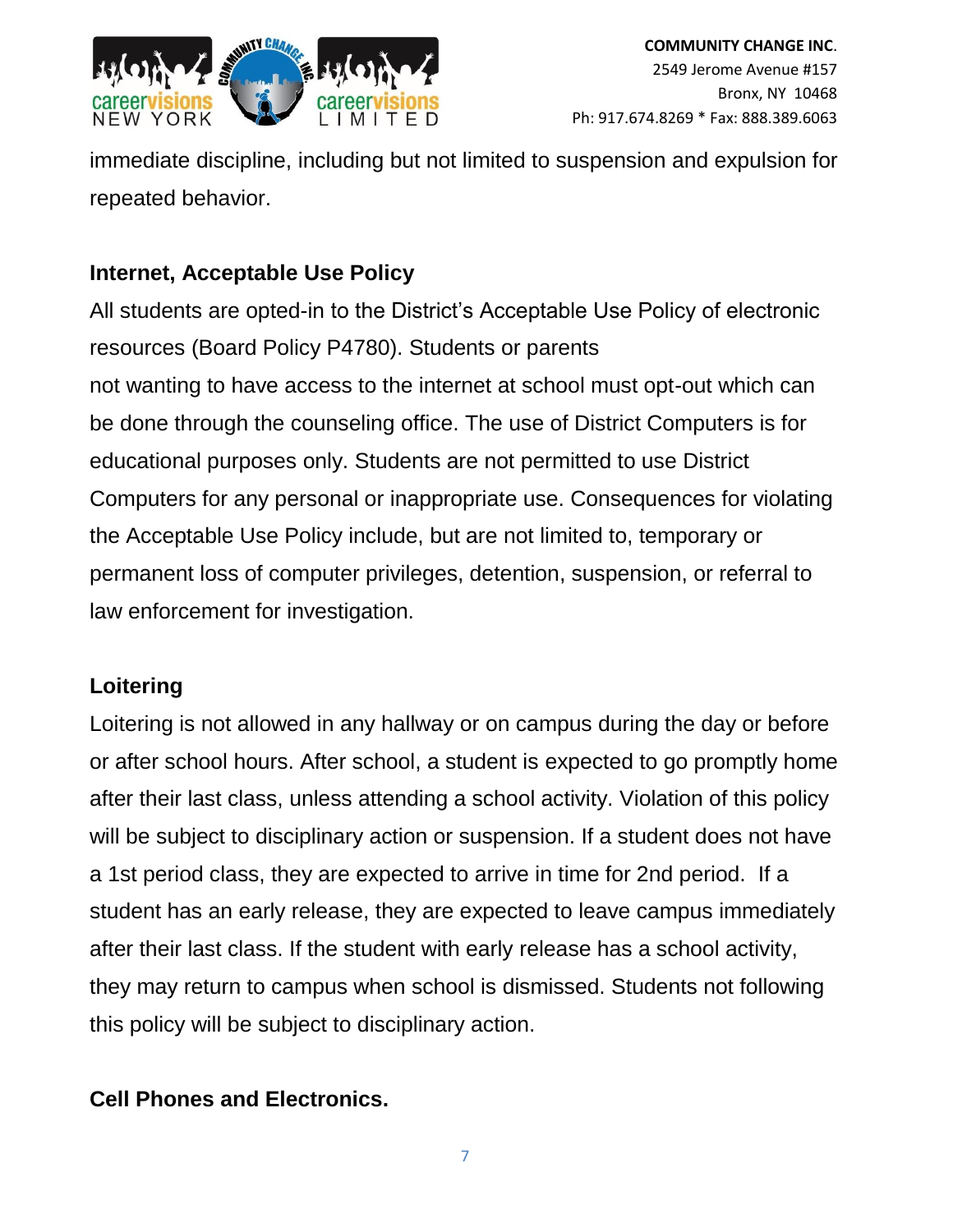

Cell phones and personal electronics are an important part of the 21st century. It is important that every student understands the acceptable use of these electronic devices at their school, during school academic time and during school-sponsored events. Students who demonstrate inappropriate uses of electronic devices are subject to disciplinary action, as well as confiscation of any device that is deemed disruptive to the learning environment. Furthermore, students may not employ the photographic, video, or audio recording or reproduction capacity of any electronic device for the purpose of photographing, video capture, recording or reproduction of any student or staff person without the prior consent of the student or staff person, or under the supervision of a teacher or administrator. This applies at all times while on school property or at school sponsored events.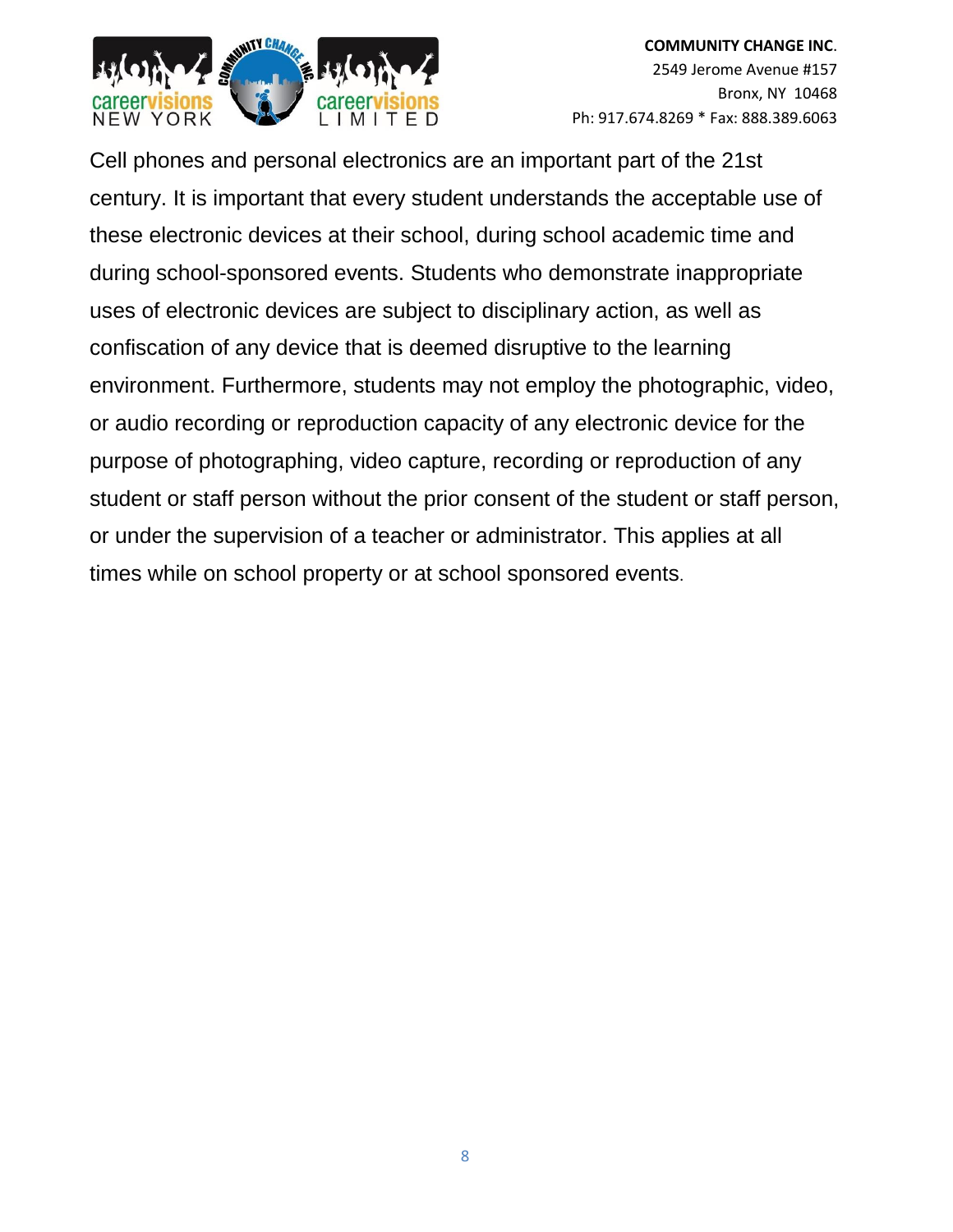

**COMMUNITY CHANGE INC**. 2549 Jerome Avenue #157 Bronx, NY 10468 Ph: 917.674.8269 \* Fax: 888.389.6063

### **LEVEL 1**

#### **Level I disciplinary infractions are those infractions that are to be addressed by the teacher or staff member responsible for supervision of the student(s) when the infraction(s) occur. Disciplinary action, intervention, or prevention shall be optional.**

| Abusive/Intimidating                                        | The use of intimidating language, foul language, or gestures that are meant                                                                                                                                                                                                                                                                        |
|-------------------------------------------------------------|----------------------------------------------------------------------------------------------------------------------------------------------------------------------------------------------------------------------------------------------------------------------------------------------------------------------------------------------------|
| Language/Gestures                                           | to threaten, harass, harm, embarrass or bully another student                                                                                                                                                                                                                                                                                      |
| <b>Campus Misconduct</b>                                    | Inappropriate conduct on school property or at a school event, that includes<br>but is not limited to: hallway misconduct, cafeteria misconduct,<br>inappropriate public displays of affection or inappropriate use of personal<br>electronic devices                                                                                              |
|                                                             | Inappropriate conduct during an academic class that includes, but is not<br>limited to: off task behavior, behavior that disrupts the learning                                                                                                                                                                                                     |
| <b>Classroom Misconduct</b>                                 | environment, general horseplay                                                                                                                                                                                                                                                                                                                     |
| Dishonesty                                                  | Giving false information to a staff member or teacher; includes academic<br>dishonesty or scholastic dishonesty which includes but is not limited to<br>submitting another's work as one's own, using crib notes on a test, making a<br>false allegation regarding the conduct of another student or committing<br>plagiarism, regardless of means |
|                                                             |                                                                                                                                                                                                                                                                                                                                                    |
| Inappropriate Use of a<br><b>Personal Electronic Device</b> | Inappropriate use of a personal electronic device, to include but not limited<br>to: cell phones, MP3 players or video games, that, regardless of means, is<br>disruptive to the classroom or learning environment                                                                                                                                 |
| Insubordination - Level I                                   | Refusing a reasonable request from a staff member                                                                                                                                                                                                                                                                                                  |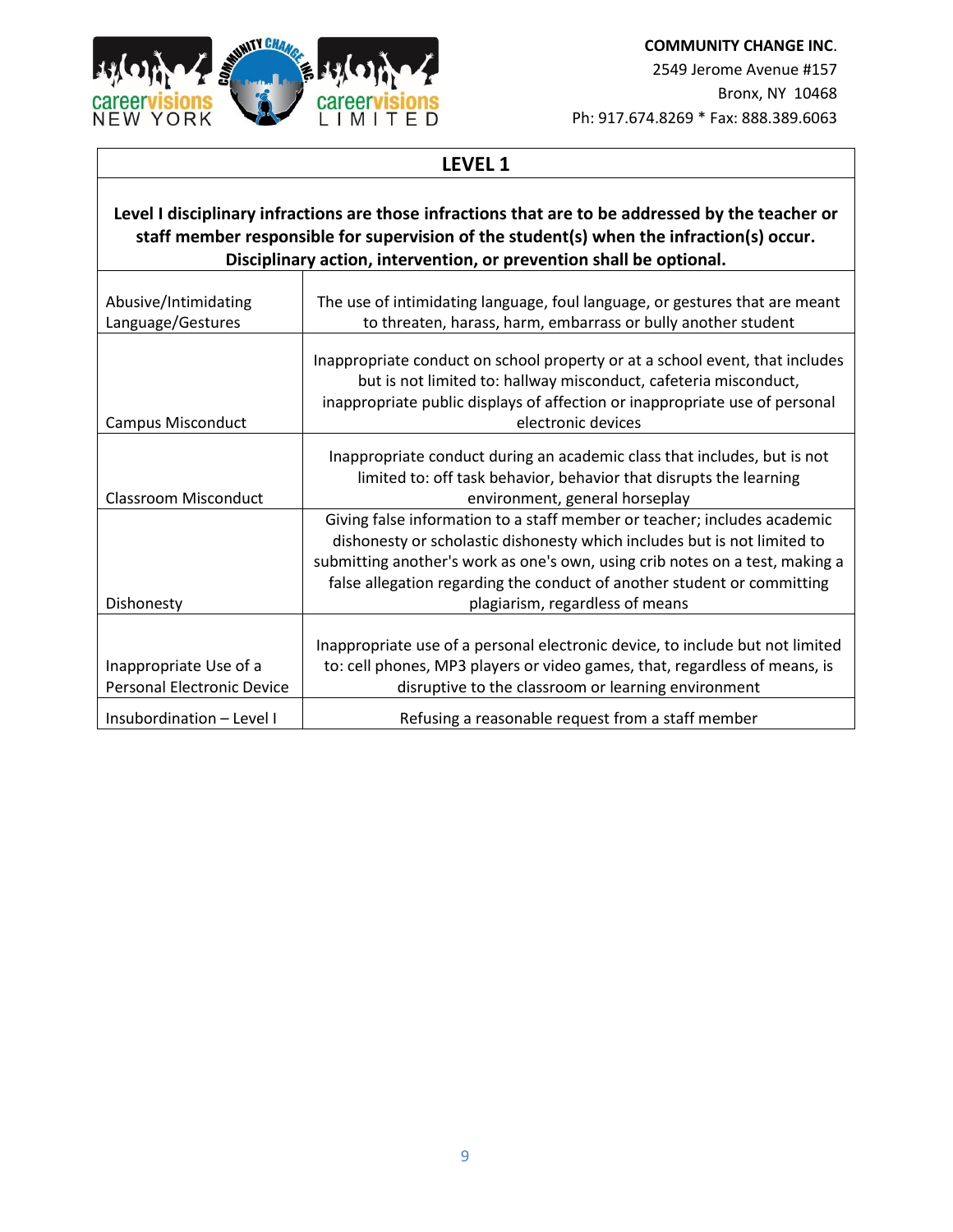

**COMMUNITY CHANGE INC**. 2549 Jerome Avenue #157 Bronx, NY 10468

Ph: 917.674.8269 \* Fax: 888.389.6063

#### **LEVEL 2**

#### **Level II disciplinary infractions are those infractions that are to be addressed by the Principal (or his/her designee). School Based alternatives, suspension by the Principal (or his/her designee), intervention or prevention shall be required. Further disciplinary action shall be optional**

|                                                           | upuvilai                                                                                            |
|-----------------------------------------------------------|-----------------------------------------------------------------------------------------------------|
| Abusive Language with<br><b>Staff</b>                     | The use of foul language toward a staff member                                                      |
|                                                           |                                                                                                     |
|                                                           |                                                                                                     |
|                                                           | Altering official school records, to include but not limited to: attendance,                        |
| <b>Altering School Records</b>                            | academic work, academic grades, attendance phone calls                                              |
|                                                           |                                                                                                     |
|                                                           | Threatening or intimidating behavior, regardless of delivery, aimed at                              |
|                                                           | another student or group of students intended to hurt or damage another                             |
| <b>Bullying</b>                                           | student or group of students.                                                                       |
|                                                           | Giving false information to a staff member or teacher; includes academic                            |
|                                                           | dishonesty or scholastic dishonesty which includes but is not limited to                            |
|                                                           | submitting another's work as one's own, using crib notes on a test, making a                        |
|                                                           | false allegation regarding the conduct of another student or committing                             |
|                                                           |                                                                                                     |
| Dishonesty                                                | plagiarism, regardless of means                                                                     |
|                                                           |                                                                                                     |
|                                                           |                                                                                                     |
|                                                           | Damage to school property; damage to the appearance of something,                                   |
| Defacing School Property                                  | especially intentionally                                                                            |
|                                                           |                                                                                                     |
|                                                           | Physical contact between two or more students that does not result in                               |
| Fighting                                                  | serious injury or hospitalization                                                                   |
|                                                           |                                                                                                     |
| Inadvertent Possession of                                 | The inadvertent carrying or possessing of a standard weapon on school                               |
| a Standard Weapon                                         | grounds, school district property, or at school events                                              |
|                                                           |                                                                                                     |
|                                                           |                                                                                                     |
|                                                           |                                                                                                     |
|                                                           | Inappropriate use of a personal electronic device, to include but not limited                       |
|                                                           | to: cell phones, MP3 players, or video games, that, regardless of means, is                         |
| Inappropriate Use of<br><b>Personal Electronic Device</b> | harmful to other students, staff and/or is detrimental or disruptive to the<br>learning environment |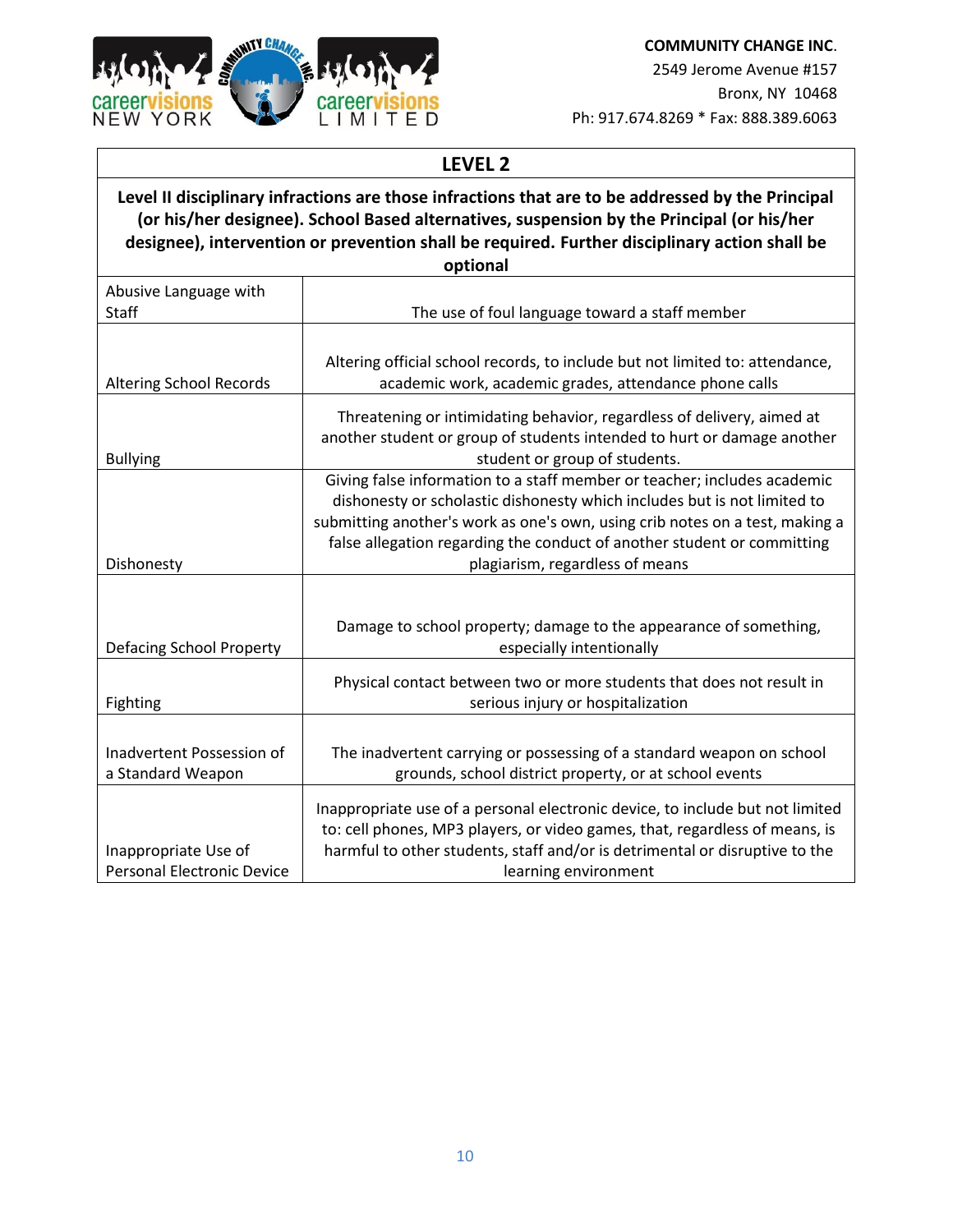

## **CAREERVISIONS MANUAL DEL ESTUDIANTE**

**CareerVisions,** es una firma de consultoría boutique especializada en programación centrada en la carrera y la comunidad. Brindamos una gama de servicios de desarrollo de capacidades a organizaciones comunitarias, agencias educativas locales e instituciones de educación superior. CareerVisions ofrece talleres para estudiantes y maestros sobre una variedad de temas académicos y de desarrollo juvenil, así como talleres para familias sobre una amplia gama de problemas de crianza, educativos, sociales, de desarrollo económico y de salud.

### **Ciudadanía Estudiantil**

Es responsabilidad de cada estudiante mostrar cualidades de buena ciudadanía. Su mejor conducta se espera en los pasillos, en las aulas, en los bienes comunes, en CareerVisions y eventos patrocinados por la escuela, y en sus interacciones con los miembros de la comunidad. Tratar a sus compañeros y al personal con el mismo respeto que espera de los demás es solo un paso hacia una buena ciudadanía.

### **Notificación anual sobre los derechos de los padres de acceso a los registros de los estudiantes**

Los padres de estudiantes o estudiantes adultos que deseen revisar cualquiera o todos los registros escolares relacionados con el estudiante deben comunicarse con el personal de la oficina principal para una cita con un administrador. Los registros serán revisados con el personal de la escuela, y los padres pueden tener copias de los registros.

Si los padres o estudiantes adultos creen que algo en el registro es inexacto o engañoso, pueden solicitar que se corrija o pueden tener comentarios agregados al registro. Si el administrador y el padre o estudiante adulto no pueden ponerse de acuerdo, este último puede comunicarse con el superintendente del distrito escolar para una audiencia. La información del registro no se divulgará a la mayoría de las personas o agencias sin el consentimiento por escrito de los padres.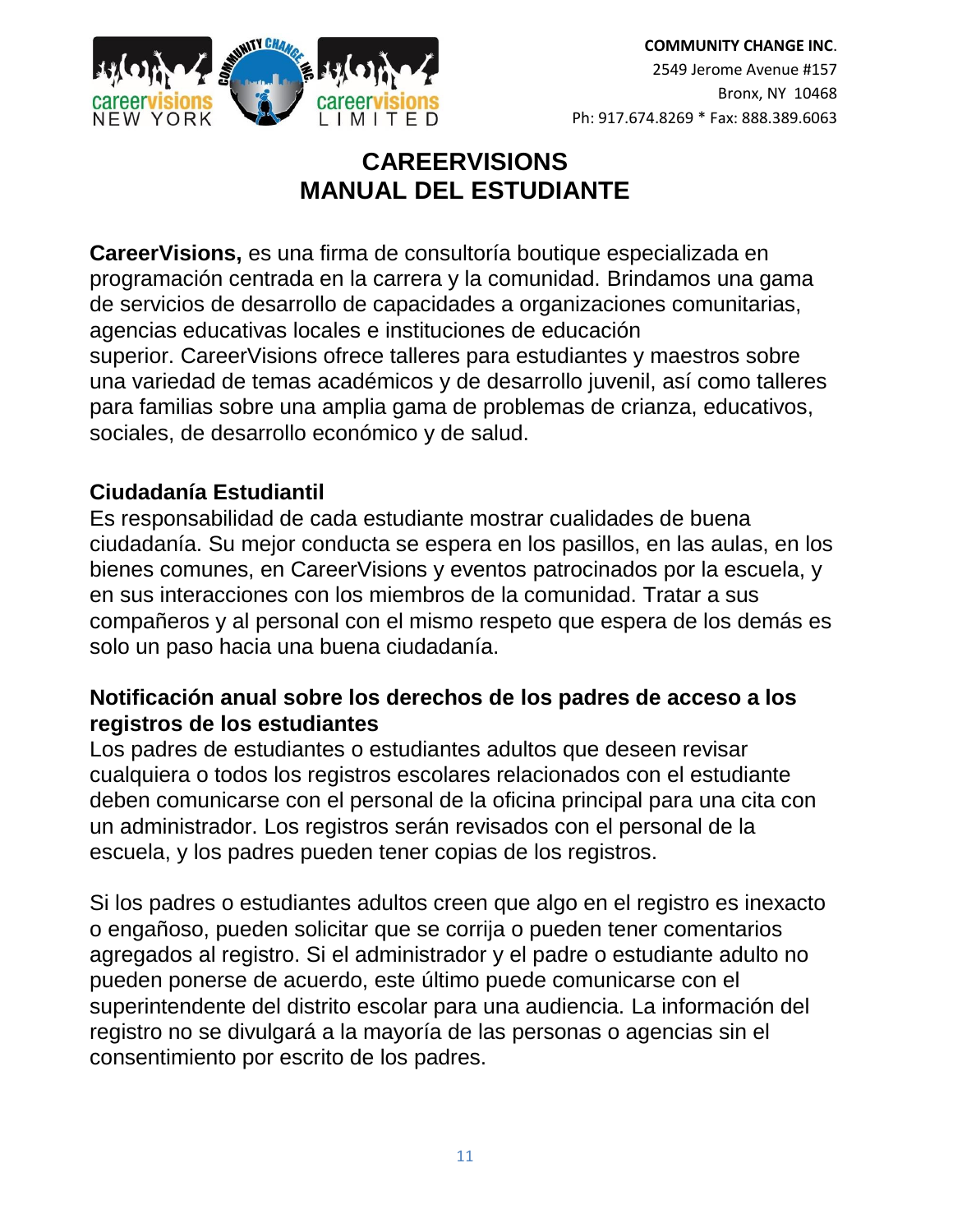

### **INFORMACIÓN GENERAL Identificación del estudiante**

Se espera que todos los estudiantes lleven algún tipo de identificación. La identificación podría ser una identificación escolar, licencia de conducir u otra forma de identificación.

### **Visitantes**

Los visitantes, que no son participantes registrados del programa, no están permitidos durante las horas del programa.

### **Académicos: calificaciones e informes de progreso**

CareerVisions considera que es importante mantener abiertas las líneas de comunicación con los padres con respecto a las calificaciones de los estudiantes y los informes de progreso. Además del semestre regular, los informes de progreso se emiten a intervalos de seis semanas (los primeros informes de progreso estarán disponibles en las conferencias de padres).

### **ASISTENCIA ESTUDIANTIL**

### **Preocupaciones sobre el alcohol y las drogas**

Las referencias certificadas de drogas / alcohol están disponibles para padres y estudiantes. Póngase en contacto con el coordinador del sitio para obtener ayuda.

### **Consejería y Servicios de Salud Mental**

Ciudad de Nueva York 311

## **EXPECTATIVAS DE COMPORTAMIENTO DE LOS ESTUDIANTES**

Es imposible que la programación se lleve a cabo a menos que se mantenga el orden. Los estudiantes deben adherirse a un código de buen comportamiento, no solo para su propio beneficio, sino también para el beneficio de los demás. Los estudiantes son responsables de sus propias acciones y son responsables de todas las reglas y responsabilidades establecidas por las policías con respecto a la conducta del estudiante. Además, el personal de CareerVisions ha creado otras reglas específicas para el comportamiento de los estudiantes. Los estudiantes que no se adhieran a las políticas del programa o las reglas de la escuela estarán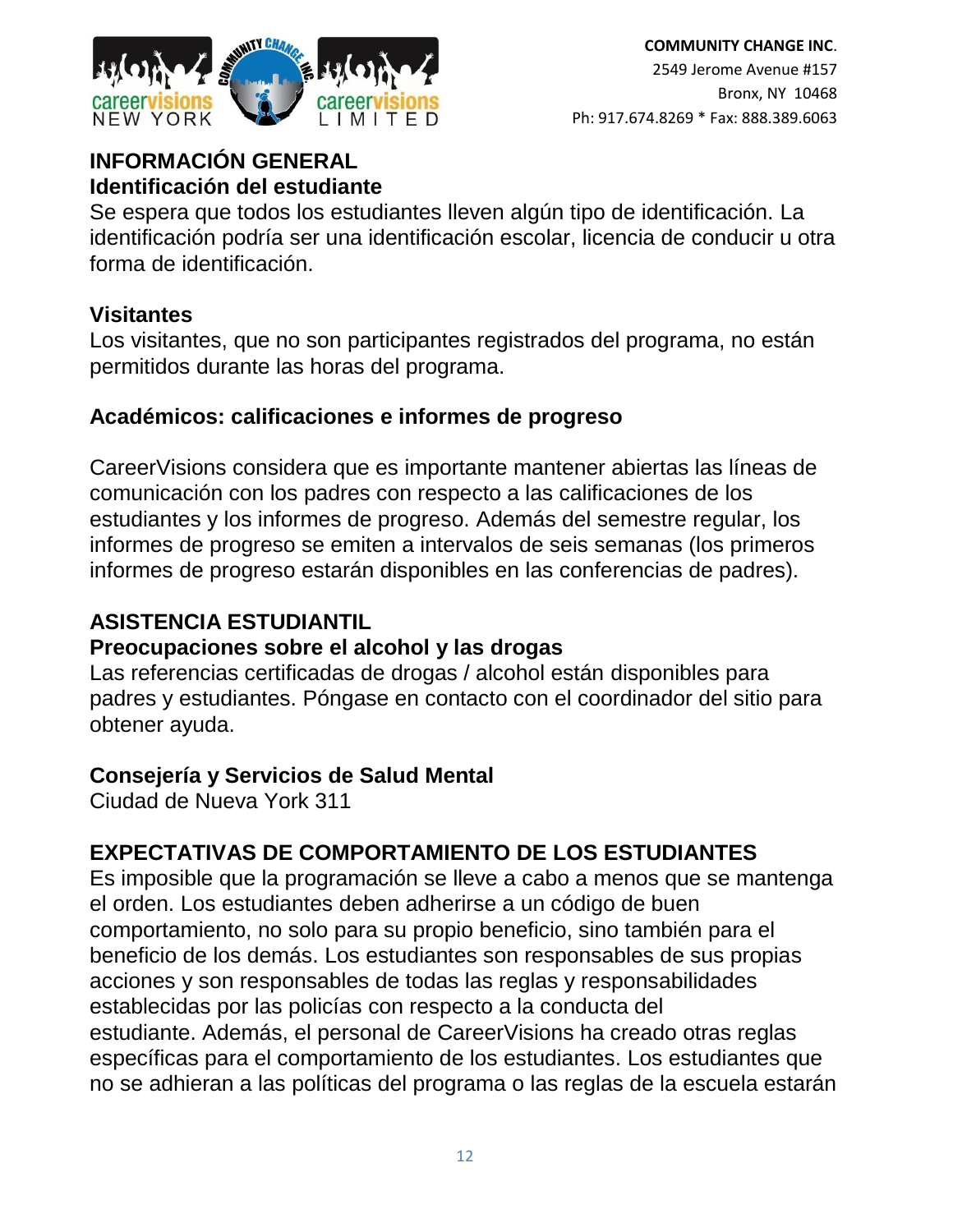

sujetos a medidas disciplinarias por parte de cualquier empleado de CareerVisions.

Las consecuencias del comportamiento inapropiado de los estudiantes se dejan a discreción del Director del Programa y de la administración de la Agencia. Las consecuencias por comportamiento inapropiado incluyen, entre otras, la suspensión o liberación a corto plazo del programa.

Se sigue un enfoque de disciplina progresiva en Carrera / visiones. Las violaciones continuas resultan en consecuencias más severas y no cancelan las sanciones ya acumuladas. La duración de la suspensión puede variar de un período de 1 a 5 días, de 5 a 10 días o un período de tiempo más largo, dependiendo de la gravedad de las interrupciones del estudiante en el proceso educativo o la amenaza a la seguridad de los estudiantes y el personal.

### **Acoso, Acoso Sexual, Novatadas e Intimidación. (Incluye acoso cibernético y acoso)**

CareerVisions está comprometido con un entorno educativo seguro y civil para todos los estudiantes, empleados, padres / tutores legales, voluntarios y clientes que esté libre de acoso, intimidación o intimidación. "Acoso, intimidación o intimidación" significa cualquier mensaje o imagen escrita intencionalmente, incluidos aquellos que se transmiten electrónicamente, acto verbal o físico, incluido, entre otros, uno que se demuestre motivado por la raza, el color, la religión, la ascendencia, el origen nacional, el género, la orientación sexual, incluida la expresión o identidad de género, la discapacidad mental o física u otras características distintivas, cuando un acto:

- Daña físicamente a un estudiante o daña la propiedad del estudiante.
- Tiene el efecto de interferir sustancialmente con la educación de un estudiante.
- Es tan severo, persistente o generalizado que crea un ambiente educativo intimidante o amenazante.
- Tiene el efecto de interrumpir sustancialmente el funcionamiento ordenado de la escuela.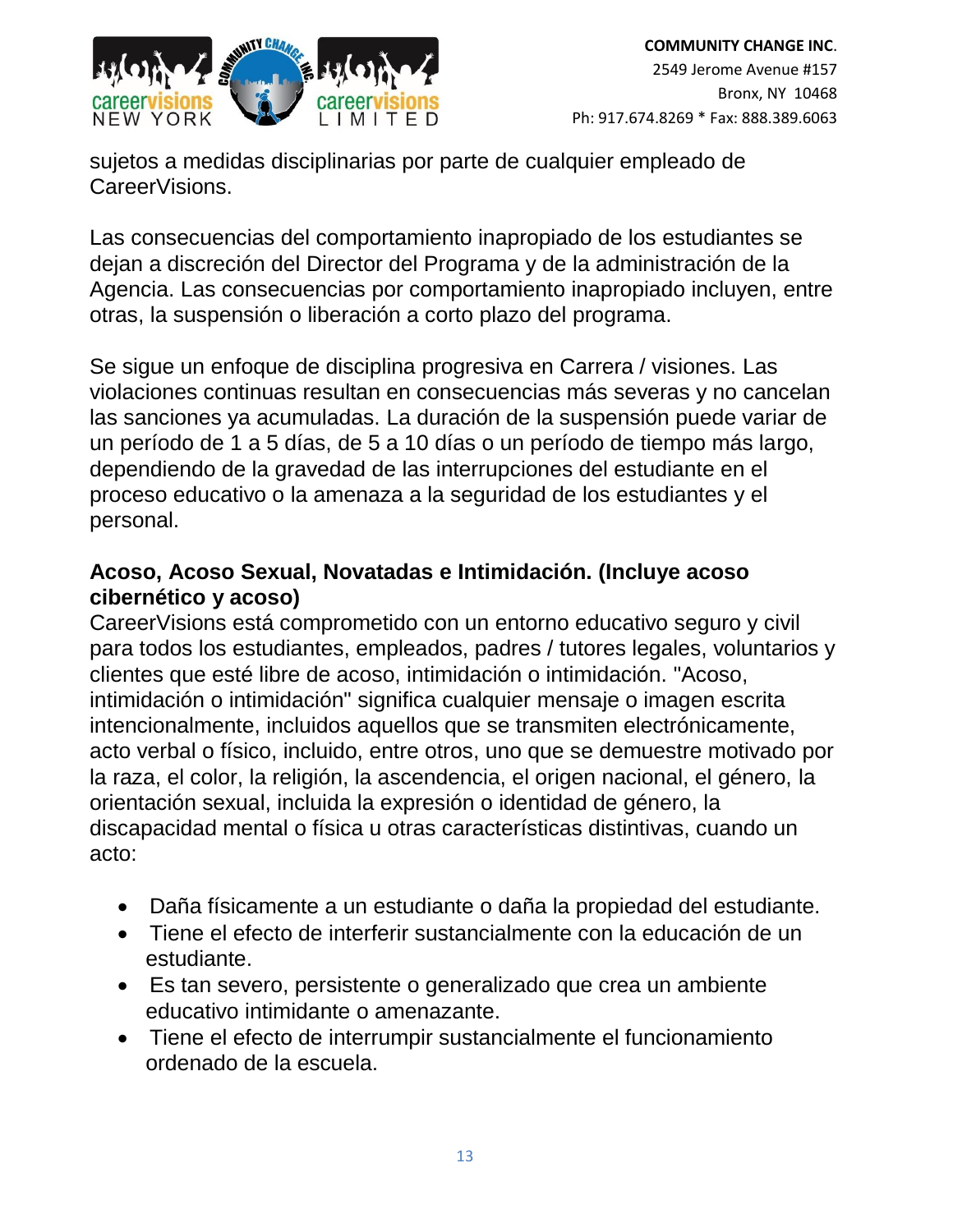

### **Comportamientos/Expresiones**

El acoso, la intimidación o la intimidación pueden tomar muchas formas, incluidas, entre otras, insultos, rumores, bromas, insinuaciones, comentarios degradantes, dibujos, caricaturas, bromas, gestos, ataques físicos, amenazas u otros mensajes o imágenes escritos, orales, físicos o transmitidos electrónicamente.

### **Informes**

Se recomienda encarecidamente a cualquier estudiante que crea que ha sido objeto de intimidación, intimidación o acoso, ya sea como víctima o como testigo de ello, que señale esto a la atención inmediata de un empleado del distrito escolar. Se requiere que el personal de CareerVisions informe de inmediato los incidentes al Coordinador del Sitio o al Administrador de la Escuela. Todas estas quejas serán investigadas de manera pronta y justa y, cuando corresponda, se tomarán medidas correctivas inmediatas.

### **Asaltos y combates**

Una agresión se considera una pelea que es grave, requiere asistencia médica o una amenaza verbal y / o física o la finalización real de la violencia, incluida la lucha. No se tolerará el comportamiento agresivo o perturbador, incluido el juego de caballos que tenga el potencial de representar un riesgo de daño o lesión grave. La lucha se definirá como un altercado que provoca una interrupción del proceso educativo. Un estudiante no causará o intentará intencionalmente causar lesiones físicas o comportarse intencionalmente de tal manera, como razonablemente podría causar lesiones físicas a cualquier persona. Cualquier estudiante involucrado en la lucha o promoción de la lucha estará sujeto a medidas disciplinarias.

### **Comida y bebida**

Los alimentos deben consumirse solo en el área común. Los maestros de aula determinan las reglas con respecto a las bebidas que no sean agua en el aula. La comida y la bebida **NO** están permitidas en los laboratorios de computación o la biblioteca. Los estudiantes son responsables de limpiar después de sí mismos.

### **Libertad de expresión**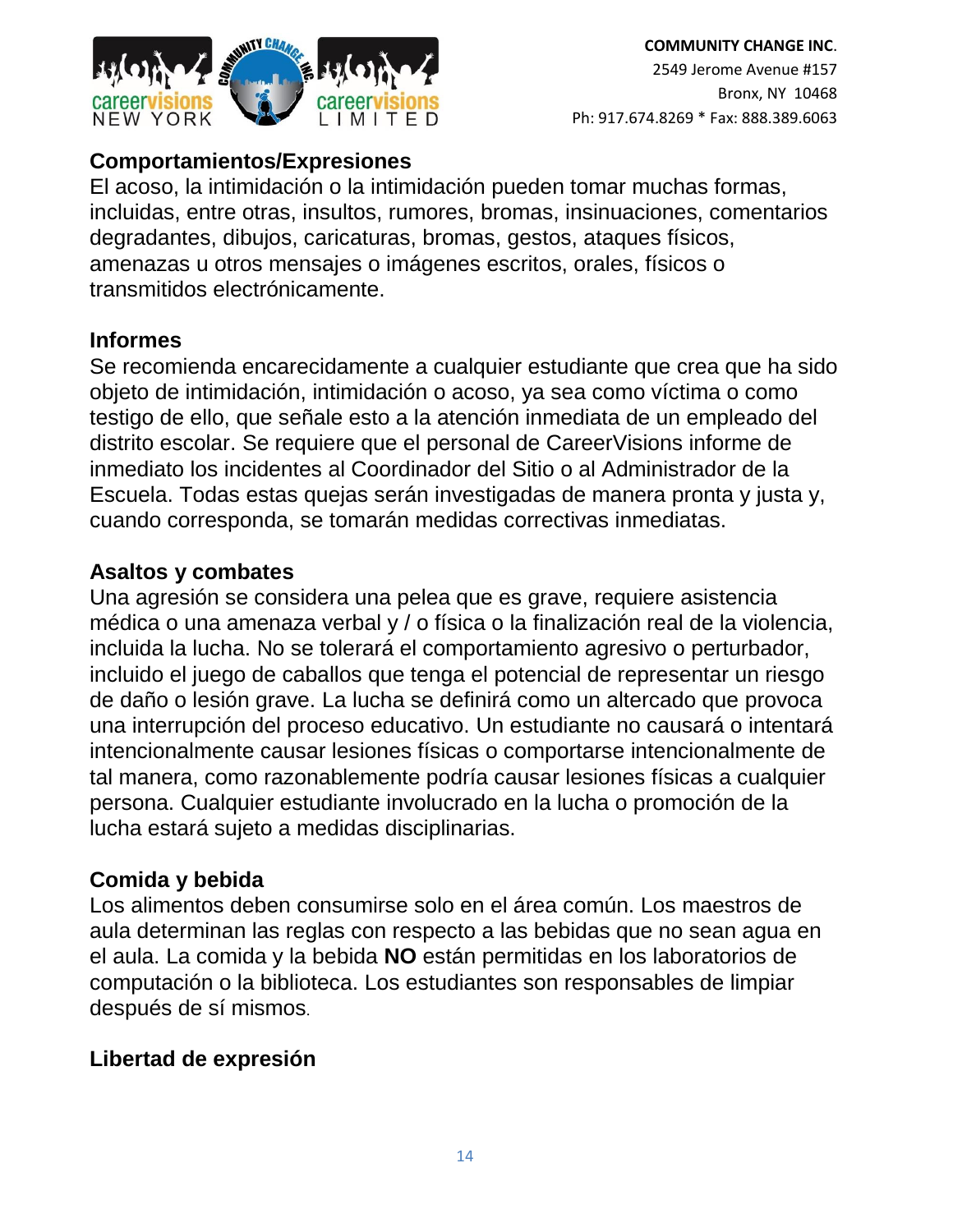

La libre expresión de las opiniones de los estudiantes es una parte importante de la educación en una sociedad democrática. Se fomenta la expresión verbal y escrita de los estudiantes de su propia opinión privada en las instalaciones de la escuela siempre que no interrumpa sustancialmente el entorno educativo. Dicha actividad de habla por parte de los estudiantes es únicamente su propia expresión de puntos de vista y el Distrito no tiene la intención de promover, respaldar o patrocinar ninguna actividad expresiva que pueda ocurrir.

Sin embargo, la distribución de material escrito, expresión oral o cualquier otra actividad expresiva (incluido el uso de símbolos, ropa, peinado u otros efectos personales) puede restringirse cuando es probable que resulte una interrupción sustancial del proceso educativo, o resulte de dicha actividad.

### **Insubordinación**

Los estudiantes deben obedecer las solicitudes razonables de todos los miembros del personal. La desobediencia voluntaria resultará en una disciplina que puede

incluyen la suspensión o expulsión. Se requiere que los estudiantes se identifiquen con todos los miembros del personal de la escuela y CareerVisions. De lo contrario, se interpretará como insubordinación y como una amenaza para la seguridad escolar.

### **Insultos o abusos**

Los estudiantes deben mostrar respeto por los empleados de la escuela y otros estudiantes en todo momento. Cualquier abuso verbal del personal o los estudiantes resultará en disciplina inmediata, que incluye, entre otros, la suspensión y la expulsión por comportamiento repetido.

### **Internet, Política de uso aceptable**

Todos los estudiantes están inscritos en la Política de Uso Aceptable de Recursos Electrónicos del Distrito (Política de la Junta P4780). Estudiantes o padres no querer tener acceso a Internet en la escuela debe optar por no participar, lo que se puede hacer a través de la oficina de asesoramiento. El uso de las Computadoras del Distrito es solo para fines educativos. A los estudiantes no se les permite usar las Computadoras del Distrito para ningún uso personal o inapropiado. Las consecuencias por violar la Política de Uso Aceptable incluyen, entre otras, la pérdida temporal o permanente de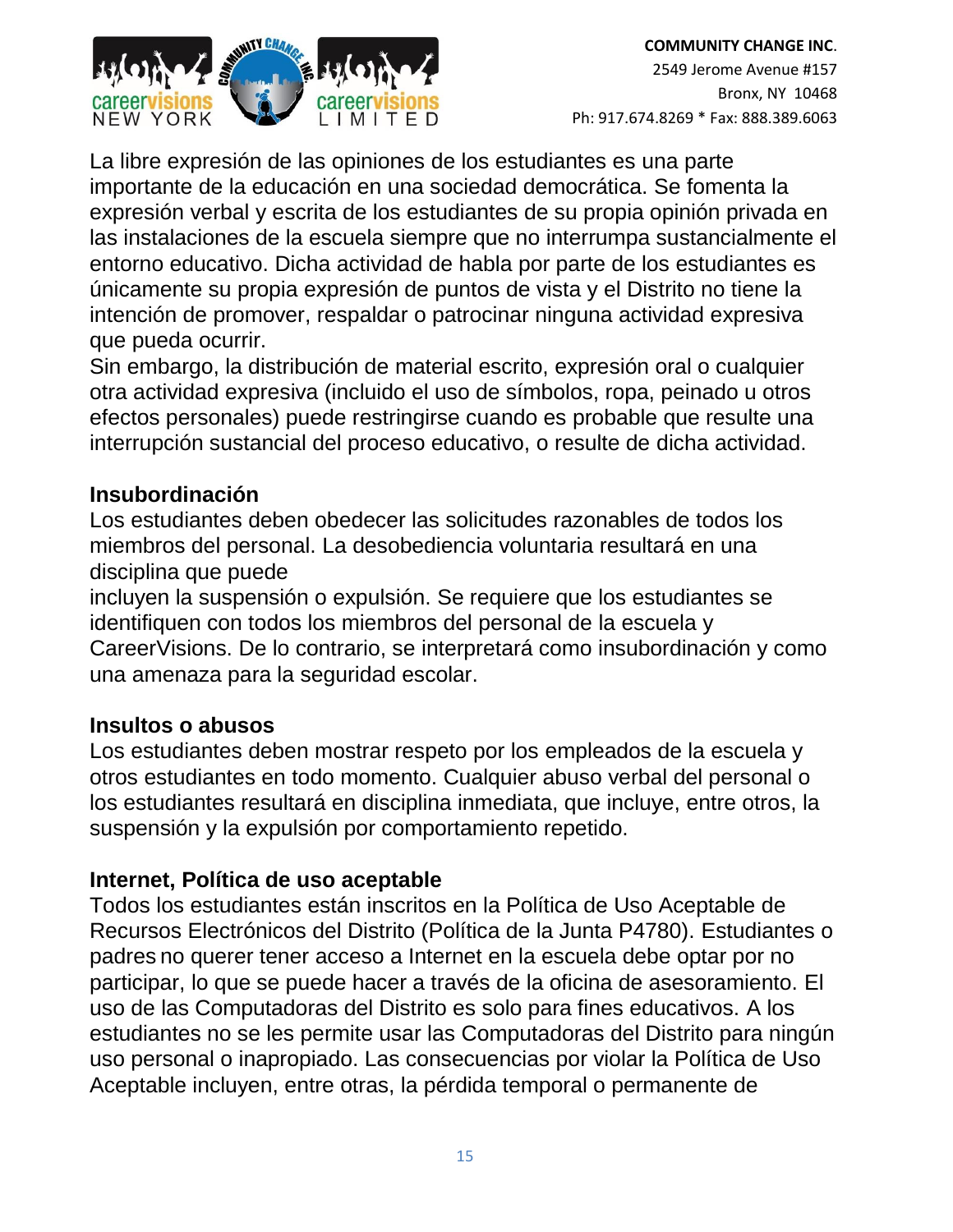

privilegios informáticos, la detención, la suspensión o la remisión a la policía para su investigación.

### **Merodear**

No se permite merodear en ningún pasillo o en el campus durante el día o antes o después del horario escolar. Después de la escuela, se espera que un estudiante se vaya rápidamente a casa después de su última clase, a menos que asista a una actividad escolar. La violación de esta política estará sujeta a medidas disciplinarias o suspensión. Si un estudiante no tiene una clase de 1er período, se espera que llegue a tiempo para el 2do período. Si un estudiante tiene una liberación anticipada, se espera que abandone el campus inmediatamente después de su última clase. Si el estudiante con liberación anticipada tiene una actividad escolar, puede regresar al campus cuando se despida la escuela. Los estudiantes que no sigan esta política estarán sujetos a medidas disciplinarias.

### **Teléfonos celulares y electrónica.**

Los teléfonos celulares y la electrónica personal son una parte importante del siglo 21. Es importante que cada estudiante entienda el uso aceptable de estos dispositivos electrónicos en su escuela, durante el tiempo académico escolar y durante los eventos patrocinados por la escuela. Los estudiantes que demuestren usos inapropiados de dispositivos electrónicos están sujetos a medidas disciplinarias, así como a la confiscación de cualquier dispositivo que se considere perjudicial para el entorno de aprendizaje. Además, los estudiantes no pueden emplear la capacidad de grabación o reproducción fotográfica, de video o audio de ningún dispositivo electrónico con el propósito de fotografiar, capturar video, grabar o reproducir a ningún estudiante o persona del personal sin el consentimiento previo del estudiante o la persona del personal, o bajo la supervisión de un maestro o administrador. Esto se aplica en todo momento mientras se encuentra en la propiedad de la escuela o en eventos patrocinados por la escuela.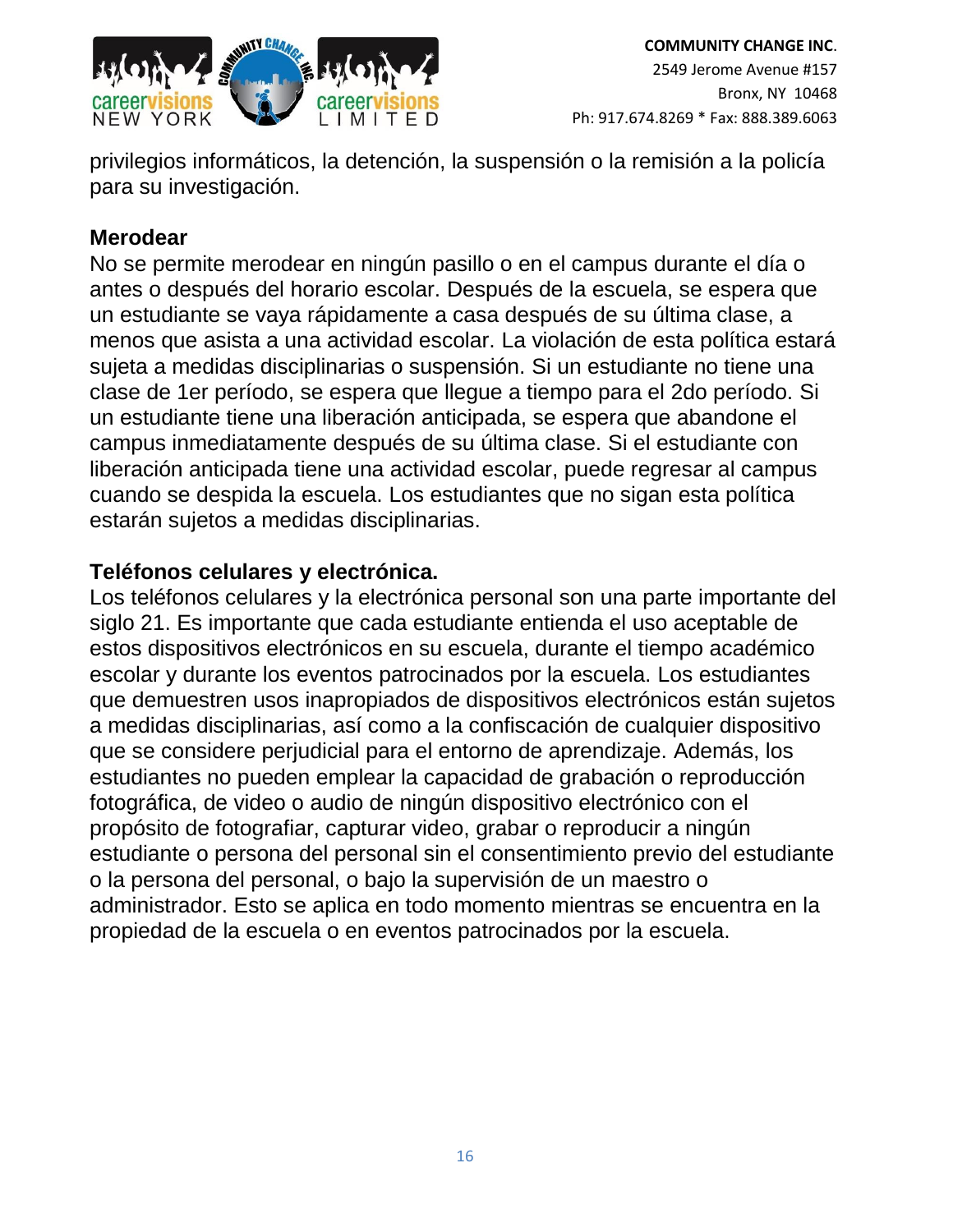

| <b>NIVEL 1</b>                                                                                                                                                                                                                                                                                           |                                                                                                                                                                                                                                                                                                                                                                                |  |
|----------------------------------------------------------------------------------------------------------------------------------------------------------------------------------------------------------------------------------------------------------------------------------------------------------|--------------------------------------------------------------------------------------------------------------------------------------------------------------------------------------------------------------------------------------------------------------------------------------------------------------------------------------------------------------------------------|--|
| Las infracciones disciplinarias de nivel I son aquellas infracciones que deben ser abordadas por<br>el maestro o miembro del personal responsable de la supervisión del estudiante (s) cuando<br>ocurren las infracciones. La acción disciplinaria, la intervención o la prevención serán<br>opcionales. |                                                                                                                                                                                                                                                                                                                                                                                |  |
| Lenguaje/gestos<br>abusivos/intimidatorios                                                                                                                                                                                                                                                               | El uso de lenguaje intimidatorio, lenguaje soez o gestos que están<br>destinados a amenazar, acosar, dañar, avergonzar o intimidar a otro<br>estudiante                                                                                                                                                                                                                        |  |
| Mala conducta en el<br>campus                                                                                                                                                                                                                                                                            | Conducta inapropiada en la propiedad de la escuela o en un evento escolar,<br>que incluye, entre otros: mala conducta en el pasillo, mala conducta en la<br>cafetería, demostraciones públicas inapropiadas de afecto o uso inapropiado<br>de dispositivos electrónicos personales                                                                                             |  |
| Mala conducta en el aula                                                                                                                                                                                                                                                                                 | Conducta inapropiada durante una clase académica que incluye, pero no se<br>limita a: comportamiento fuera de la tarea, comportamiento que<br>interrumpe el entorno de aprendizaje, juego de caballos general                                                                                                                                                                  |  |
| Deshonestidad                                                                                                                                                                                                                                                                                            | Dar información falsa a un miembro del personal o maestro; incluye la<br>deshonestidad académica o la deshonestidad escolar que incluye, entre<br>otras, presentar el trabajo de otra persona como propio, usar notas de cuna<br>en una prueba, hacer una acusación falsa con respecto a la conducta de otro<br>estudiante o cometer plagio, independientemente de los medios. |  |
| Uso inapropiado de un<br>dispositivo electrónico<br>personal                                                                                                                                                                                                                                             | Uso inapropiado de un dispositivo electrónico personal, que incluye, entre<br>otros: teléfonos celulares, reproductores de MP3 o videojuegos, que,<br>independientemente de los medios, sea perjudicial para el aula o el entorno<br>de aprendizaje                                                                                                                            |  |
| Insubordinación - Nivel I                                                                                                                                                                                                                                                                                | Denegar una solicitud razonable de un funcionario                                                                                                                                                                                                                                                                                                                              |  |